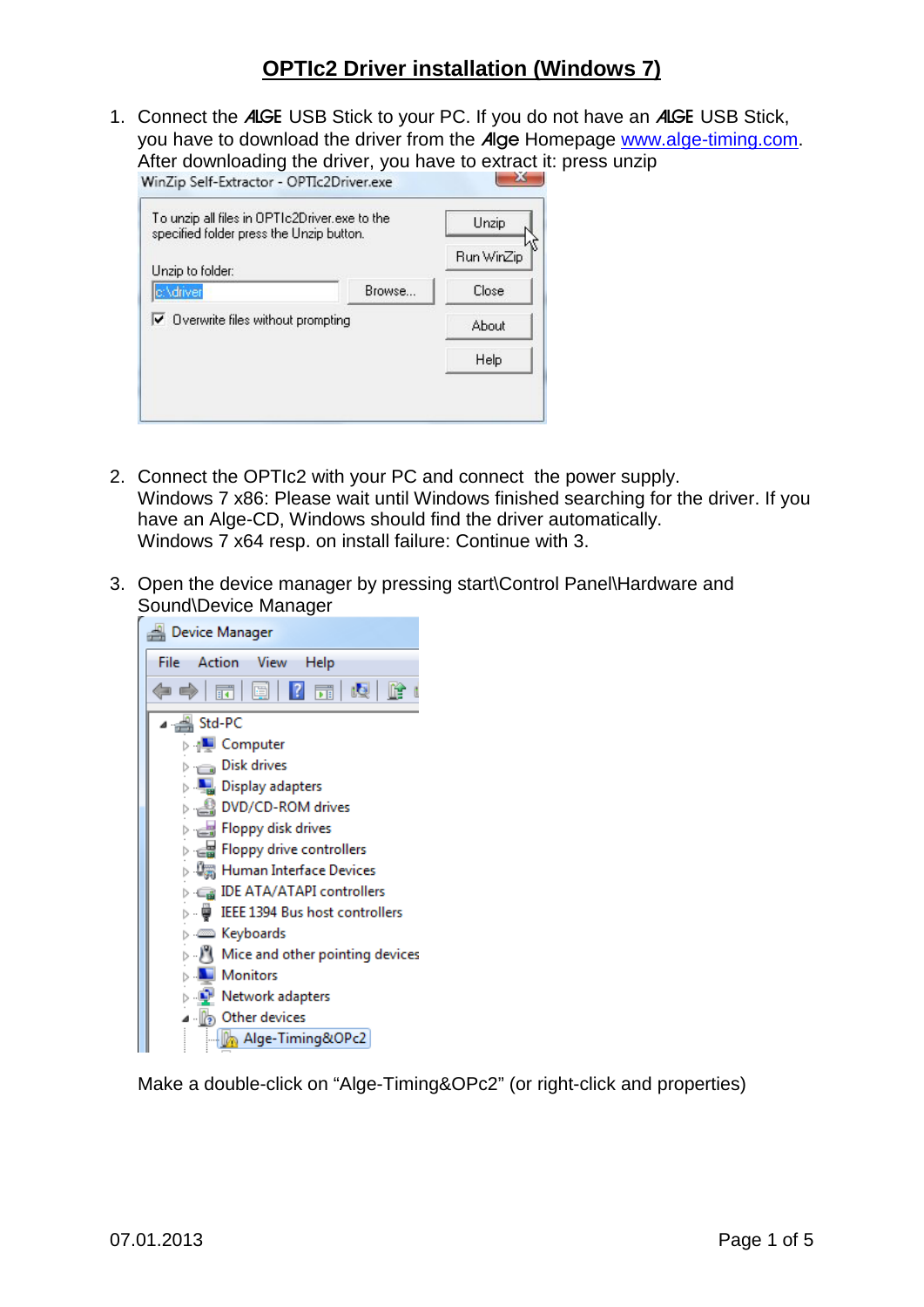## 4. Click to "Update Driver"

|          | Alge-Timing&OPc2 Properties |                                                                                                                           | x      |
|----------|-----------------------------|---------------------------------------------------------------------------------------------------------------------------|--------|
| General  | Driver<br><b>Details</b>    |                                                                                                                           |        |
|          | Alge-Timing&OPc2            |                                                                                                                           |        |
|          | Device type:                | Other devices                                                                                                             |        |
|          | Manufacturer:               | Unknown                                                                                                                   |        |
|          | Location:                   | 1394 Bus                                                                                                                  |        |
| element. | Device status               | The drivers for this device are not installed. (Code 28)<br>There is no driver selected for the device information set or | ×.     |
|          |                             | To find a driver for this device, click Update Driver.                                                                    |        |
|          |                             | Update Driver                                                                                                             |        |
|          |                             |                                                                                                                           |        |
|          |                             | Close                                                                                                                     | Cancel |

5. Click to "Browse my computer for driver software"

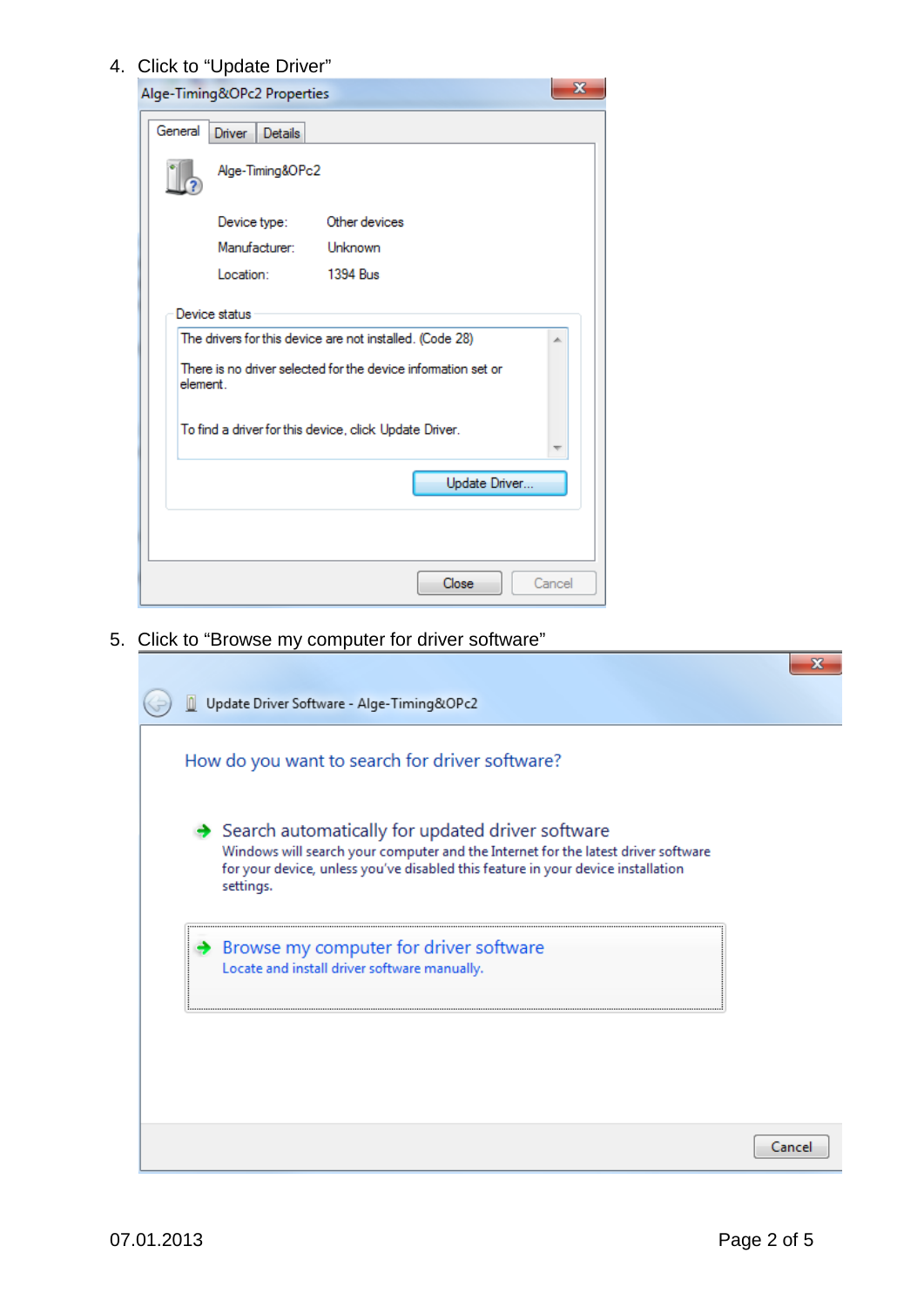## 6. Click to "Browse"

| Update Driver Software - Alge-Timing&OPc2                                                                                                                                                                                                |        |
|------------------------------------------------------------------------------------------------------------------------------------------------------------------------------------------------------------------------------------------|--------|
| Browse for driver software on your computer                                                                                                                                                                                              |        |
| Search for driver software in this location:                                                                                                                                                                                             |        |
| C:\driver\OPTIc2<br>Browse<br>▼                                                                                                                                                                                                          |        |
| Include subfolders<br>$\rightarrow$ Let me pick from a list of device drivers on my computer<br>This list will show installed driver software compatible with the device, and all driver<br>software in the same category as the device. |        |
| Next                                                                                                                                                                                                                                     | Cancel |

## 7. Then choose the driver location and click "ok" and "next"

| ж<br><b>Browse For Folder</b> |                                                            |   |
|-------------------------------|------------------------------------------------------------|---|
|                               | Select the folder that contains drivers for your hardware. |   |
|                               | <b>B</b> Homegroup                                         |   |
| <b>B</b> Std                  |                                                            |   |
| ⊿ <sub>I</sub> L Computer     |                                                            |   |
|                               | Floppy Disk Drive (A:)                                     |   |
|                               | $\triangleright$ $\mathbf{M}$ Local Disk (C:)              | Ξ |
|                               | ▲ ▲ DVD Drive (D:) ALGE CD                                 |   |
|                               | <b>A</b> Driver                                            |   |
|                               | OPTIc                                                      |   |
|                               | OPTIc2                                                     |   |
|                               | TimyUSB                                                    |   |
|                               | USBRS232                                                   |   |
|                               | Inmenage                                                   |   |
| Folder:                       | OPTI <sub>c</sub> 2                                        |   |
|                               | Cancel<br>OK                                               |   |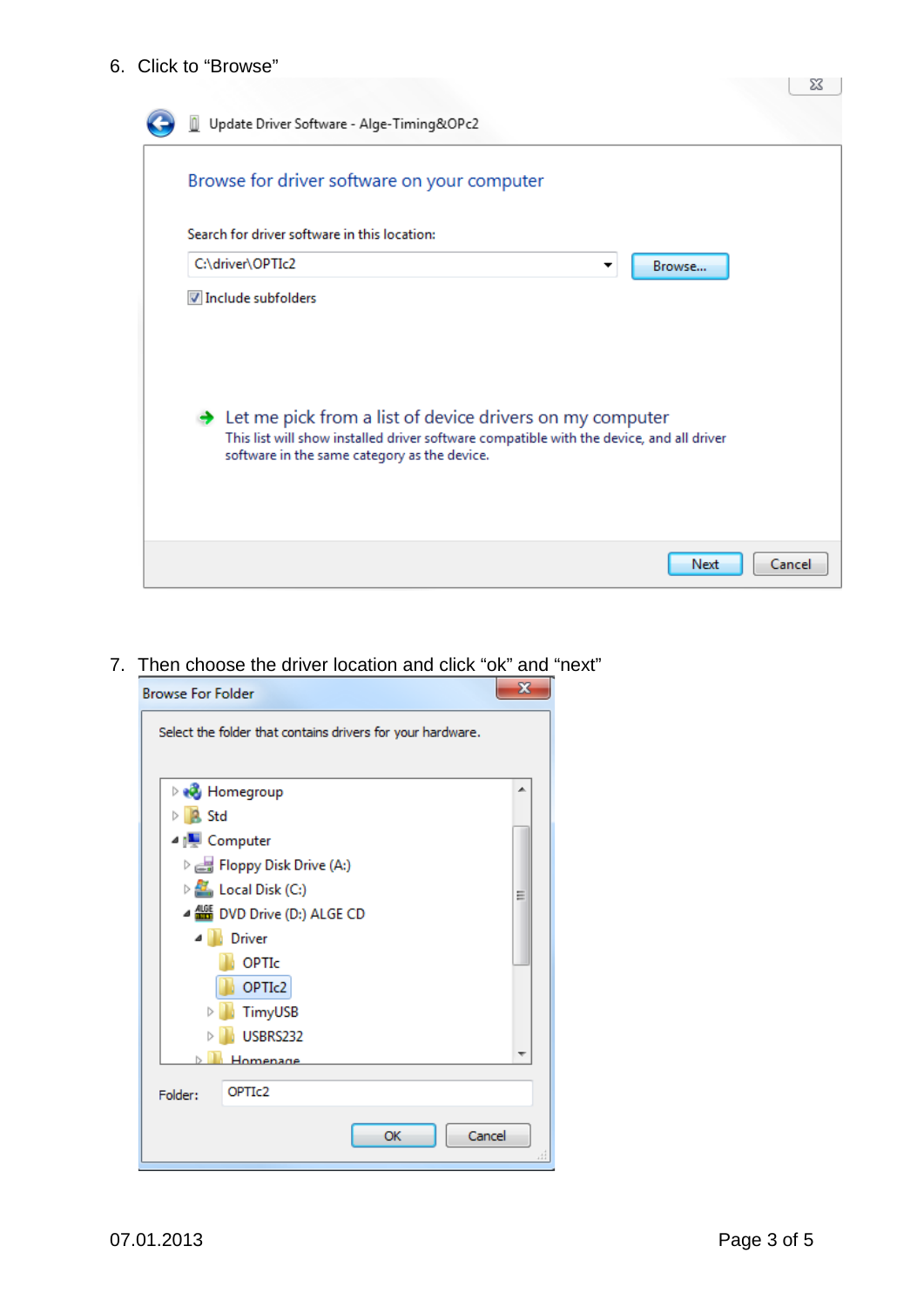8. Please confirm that you really want to install this driver and click to "Install this driver software anyway"



9. Click "Close"

|                                                                      | x     |
|----------------------------------------------------------------------|-------|
| Update Driver Software - OPTIc2 - Camera Typ 3                       |       |
| Windows has successfully updated your driver software                |       |
| Windows has finished installing the driver software for this device: |       |
| OPTIc2 - Camera Typ 3<br>$\mathcal{P}$                               |       |
|                                                                      |       |
|                                                                      |       |
|                                                                      |       |
|                                                                      |       |
|                                                                      | Close |